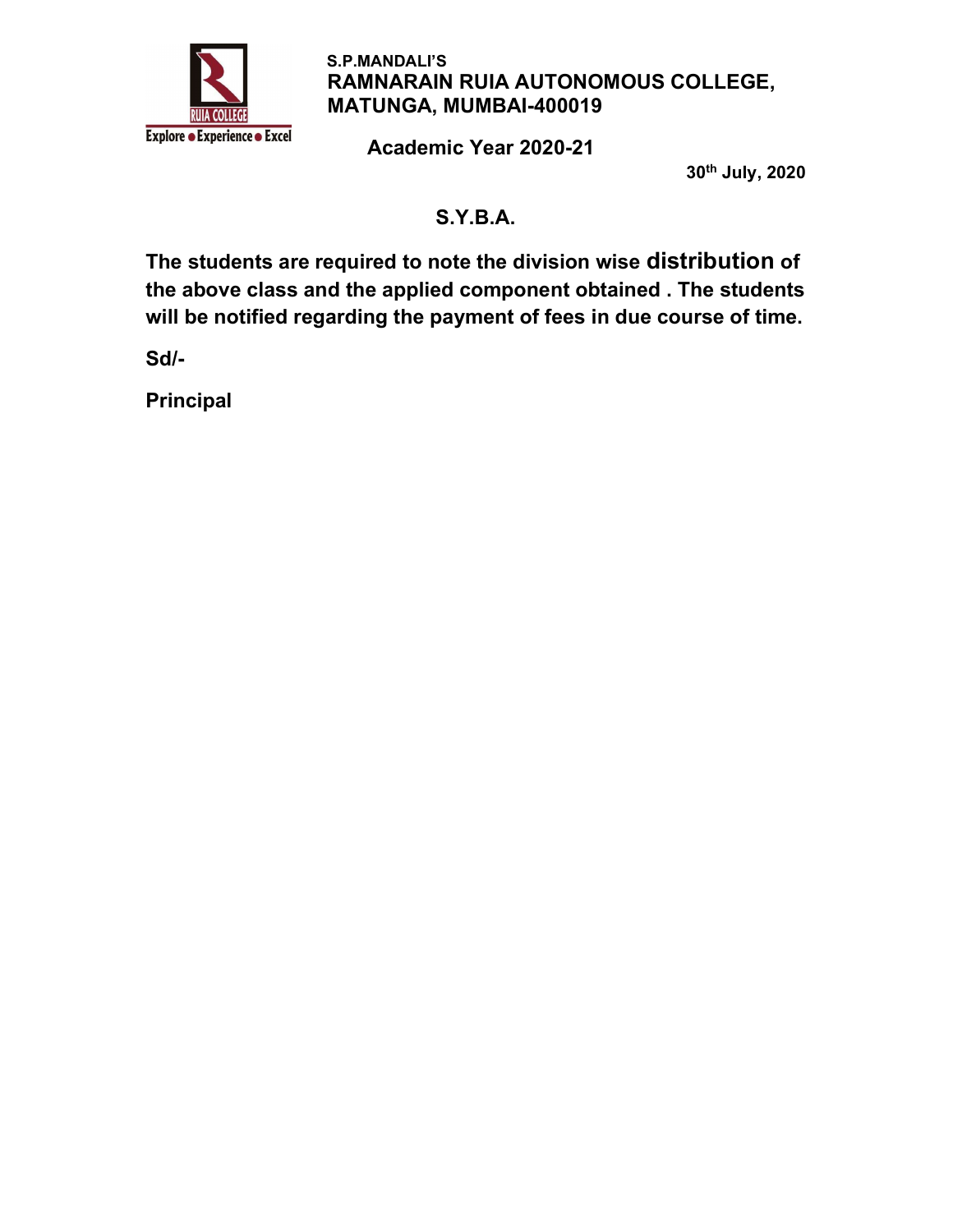

### Academic Year 2020-21

| SrNo.          | <b>Division</b> | <b>Name</b>                      | <b>Applied Component</b>          |
|----------------|-----------------|----------------------------------|-----------------------------------|
| $\mathbf{1}$   | Α               | <b>BAGADE NIKHIL GAUTAM</b>      | <b>GANDHIAN THOUGHT</b>           |
| $\overline{2}$ | Α               | KALEL MARUTI BABASAHEB           | <b>GANDHIAN THOUGHT</b>           |
| 3              | Α               | KAMBLE RUTUJA SURESH             | <b>GANDHIAN THOUGHT</b>           |
| 4              | Α               | <b>MAHADIK SAHIL SANJAY</b>      | <b>GANDHIAN THOUGHT</b>           |
| 5              | Α               | AGARWAL PRINCY SHANKERLAL        | INTRODUCTION TO JOURNALISM        |
| 6              | A               | <b>BANSODE PRADNYA BALASAHEB</b> | INTRODUCTION TO JOURNALISM        |
| 7              | A               | <b>BHISE NISHANT SURESH</b>      | INTRODUCTION TO JOURNALISM        |
| 8              | A               | DALVI SRUSHTI CHANDRAKANT        | <b>INTRODUCTION TO JOURNALISM</b> |
| 9              | Α               | <b>DEOSTHALI ANUSHREE AJIT</b>   | INTRODUCTION TO JOURNALISM        |
| 10             | Α               | DHONE REETIKA RAJENDRA           | INTRODUCTION TO JOURNALISM        |
| 11             | Α               | DWIVEDI SHASHWAT RAJIV           | INTRODUCTION TO JOURNALISM        |
| 12             | Α               | <b>GADKARI VRUSHALI JAIDEEP</b>  | INTRODUCTION TO JOURNALISM        |
| 13             | A               | <b>GULRAJANI MAHIMA MAHESH</b>   | INTRODUCTION TO JOURNALISM        |
| 14             | A               | HALARI DEVANSHI MANISH           | <b>INTRODUCTION TO JOURNALISM</b> |
| 15             | A               | <b>JADHAV AYUSHA SUNIL</b>       | INTRODUCTION TO JOURNALISM        |
| 16             | Α               | JADHAV RUTUJA RAVINDRA           | INTRODUCTION TO JOURNALISM        |
| 17             | Α               | JAIN SIDDHARTH SHIV KUMAR        | INTRODUCTION TO JOURNALISM        |
| 18             | Α               | JOTSINGHANI PAVITRA RAJENDRA     | INTRODUCTION TO JOURNALISM        |
| 19             | Α               | KADAM SOHAM ANANT                | <b>INTRODUCTION TO JOURNALISM</b> |
| 20             | A               | KAJAREKAR SHREYA SHRINIVAS       | INTRODUCTION TO JOURNALISM        |
| 21             | Α               | <b>KAMBLE SANCHEE SANDEEP</b>    | INTRODUCTION TO JOURNALISM        |
| 22             | A               | KARAPU SHREYASI NAGRAJ           | INTRODUCTION TO JOURNALISM        |
| 23             | Α               | KASAR BHARGAVI DEVENDRA          | INTRODUCTION TO JOURNALISM        |
| 24             | Α               | MALBARI SAKSHI SACHIN            | INTRODUCTION TO JOURNALISM        |
| 25             | Α               | PATIL JAGRUT PANDHARINATH        | INTRODUCTION TO JOURNALISM        |
| 26             | Α               | <b>RAUT NEIL SAMAR</b>           | INTRODUCTION TO JOURNALISM        |
| 27             | A               | SALVI MANASI PRADEEP             | INTRODUCTION TO JOURNALISM        |
| 28             | A               | SARGADE ADITI VIJAY              | INTRODUCTION TO JOURNALISM        |
| 29             | A               | SHARMA PRACHI SANTOSH            | <b>INTRODUCTION TO JOURNALISM</b> |
| 30             | A               | SHIGAM RUCHA AJIT                | INTRODUCTION TO JOURNALISM        |
| 31             | Α               | SINHA ABIRA SUKANT               | <b>INTRODUCTION TO JOURNALISM</b> |
| 32             | А               | SURALKAR MANVIN VIJAYRAJ         | INTRODUCTION TO JOURNALISM        |
| 33             | Α               | SUTAR SANDHYA DHANANJAY          | <b>INTRODUCTION TO JOURNALISM</b> |
| 34             | A               | TASGAONKAR SALONI RAJESH         | INTRODUCTION TO JOURNALISM        |
| 35             | Α               | AVHAD ABHISHEK TANAJI            | <b>INVESTMENT ANALYSIS</b>        |
| 36             | A               | <b>BAGUL SIDDHARTH GANESH</b>    | <b>INVESTMENT ANALYSIS</b>        |
| 37             | Α               | <b>BANDABE POOJA SURESH</b>      | <b>INVESTMENT ANALYSIS</b>        |
| 38             | Α               | BENDHARI PRANAV PRASHANT         | <b>INVESTMENT ANALYSIS</b>        |
| 39             | Α               | <b>BHABAL RUCHI RAMESH</b>       | <b>INVESTMENT ANALYSIS</b>        |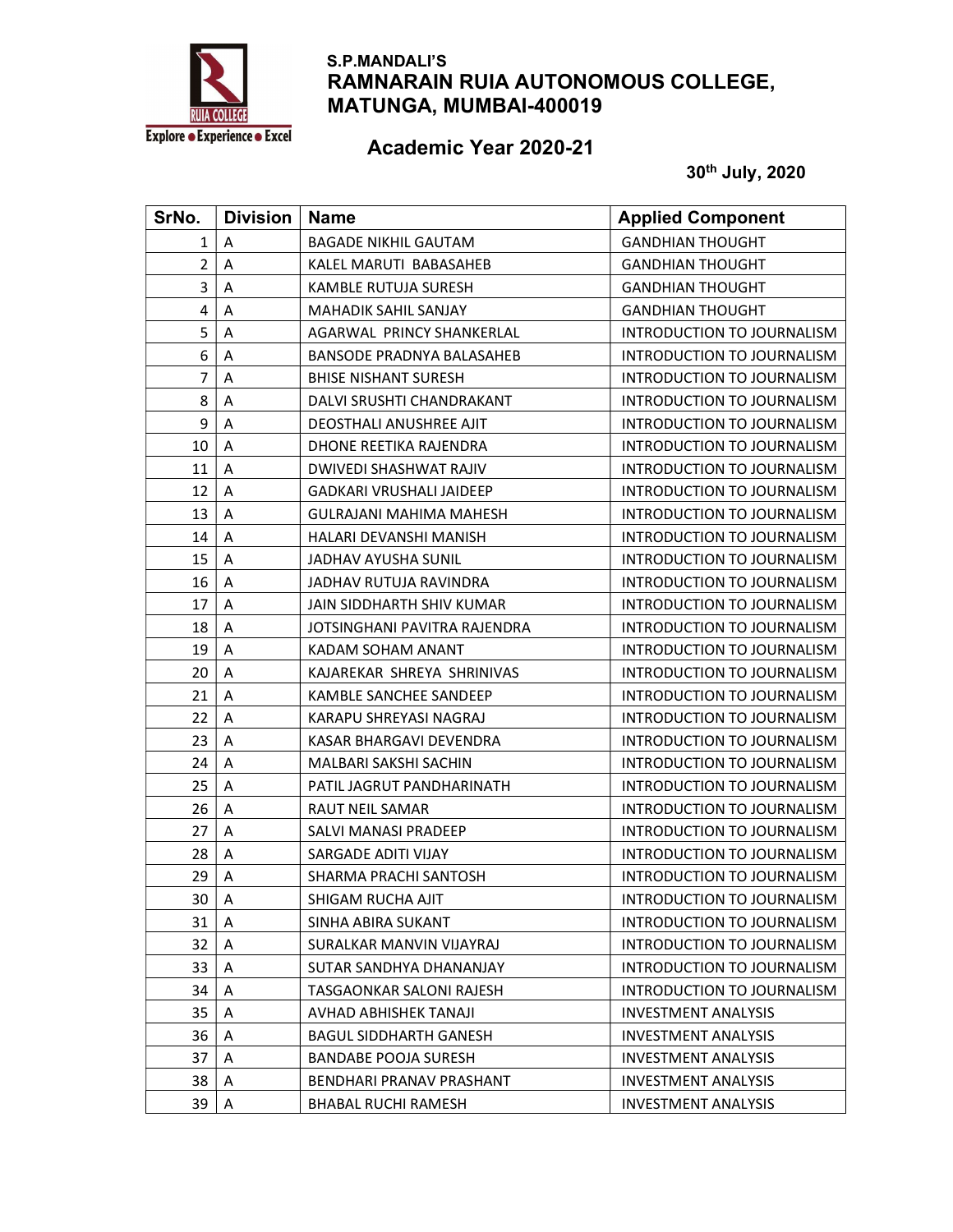

# Academic Year 2020-21

| 40 | Α | BHALERAO SHREYA PRADIP            | <b>INVESTMENT ANALYSIS</b> |
|----|---|-----------------------------------|----------------------------|
| 41 | A | GADADE SHRUTI MADHAV              | <b>INVESTMENT ANALYSIS</b> |
| 42 | Α | <b>GHOLAP AMEY PRAFULL</b>        | <b>INVESTMENT ANALYSIS</b> |
| 43 | Α | HINGE SHRUTI DNYANESH             | <b>INVESTMENT ANALYSIS</b> |
| 44 | A | JADHAV RAJ VILAS                  | <b>INVESTMENT ANALYSIS</b> |
| 45 | A | JAIN HIMANSHI CHANDRAPRAKASH      | <b>INVESTMENT ANALYSIS</b> |
| 46 | A | KADAM MANASI VISHWAJEET           | INVESTMENT ANALYSIS        |
| 47 | A | KAMBLE GARGI SIDDHARTH            | <b>INVESTMENT ANALYSIS</b> |
| 48 | Α | KOLIPAKKAM ACHINTYA KOLIPAKKAM    | <b>INVESTMENT ANALYSIS</b> |
| 49 | Α | NAIGADE RUTUJA VILAS              | INVESTMENT ANALYSIS        |
| 50 | A | NIMKAR VAISHNAVI MILIND           | <b>INVESTMENT ANALYSIS</b> |
| 51 | Α | SAWANT SHALVI YOGESH              | <b>INVESTMENT ANALYSIS</b> |
| 52 | Α | SHIRSATH SHRUTI VINODKUMAR        | <b>INVESTMENT ANALYSIS</b> |
| 53 | Α | <b>TARPHE ANJALI ARUN</b>         | INVESTMENT ANALYSIS        |
| 54 | A | UGHADE PRERNA SANDESH             | INVESTMENT ANALYSIS        |
| 55 | Α | <b>VENGSARKAR MIHIKA MAHESH</b>   | <b>INVESTMENT ANALYSIS</b> |
| 56 | Α | YADAV NEHA RAMESH                 | <b>INVESTMENT ANALYSIS</b> |
| 57 | A | AMBOLE KALYANI SANJAY             | <b>MASS COMMUNICATION</b>  |
| 58 | Α | AMRUTKAR SAMRUDDHI RAVINDRA       | <b>MASS COMMUNICATION</b>  |
| 59 | A | <b>BATE ANIKET NAMDEV</b>         | <b>MASS COMMUNICATION</b>  |
| 60 | A | CHAUDHARI MANDAVI ASHOK           | <b>MASS COMMUNICATION</b>  |
| 61 | A | CHAVAN MEGHA SHANKAR              | <b>MASS COMMUNICATION</b>  |
| 62 | Α | DABHOLKAR ADITI PRAKASH           | <b>MASS COMMUNICATION</b>  |
| 63 | Α | DAREKAR SHUBHAM SANTOSH           | <b>MASS COMMUNICATION</b>  |
| 64 | A | <b>GAIKWAD NAMIT DILIP</b>        | <b>MASS COMMUNICATION</b>  |
| 65 | Α | <b>GAIKWAD SHRUTIKA DATTATRAY</b> | <b>MASS COMMUNICATION</b>  |
| 66 | Α | JOGLEKAR PRAJAKTA ASHISH          | <b>MASS COMMUNICATION</b>  |
| 67 | Α | JOSHI SIMRAN ANAND                | <b>MASS COMMUNICATION</b>  |
| 68 | A | KAMBLE MAYURI MILIND              | <b>MASS COMMUNICATION</b>  |
| 69 | Α | KAMBLE GARGI GAUTAM               | <b>MASS COMMUNICATION</b>  |
| 70 | A | KELUSKAR TANVI PARAG              | MASS COMMUNICATION         |
| 71 | A | KESARKAR CHAITALI NARENDRA        | <b>MASS COMMUNICATION</b>  |
| 72 | A | KOLPE ANUSHKA BAPU                | <b>MASS COMMUNICATION</b>  |
| 73 | Α | MACHCHA AMIT SHANKAR              | <b>MASS COMMUNICATION</b>  |
| 74 | Α | MATAL SHRADDHA RAGHUNATH          | <b>MASS COMMUNICATION</b>  |
| 75 | A | MHAISDHUNE SAYALI MANGESH         | <b>MASS COMMUNICATION</b>  |
| 76 | Α | <b>MHASKE PREETI ANIL</b>         | <b>MASS COMMUNICATION</b>  |
| 77 | Α | <b>MHATRE ISHA PRAFUL</b>         | <b>MASS COMMUNICATION</b>  |
| 78 | Α | MISHRA LOKESH CHANDRAMANI         | <b>MASS COMMUNICATION</b>  |
| 79 | A | MULIK SAURABH RAMCHANDRA          | <b>MASS COMMUNICATION</b>  |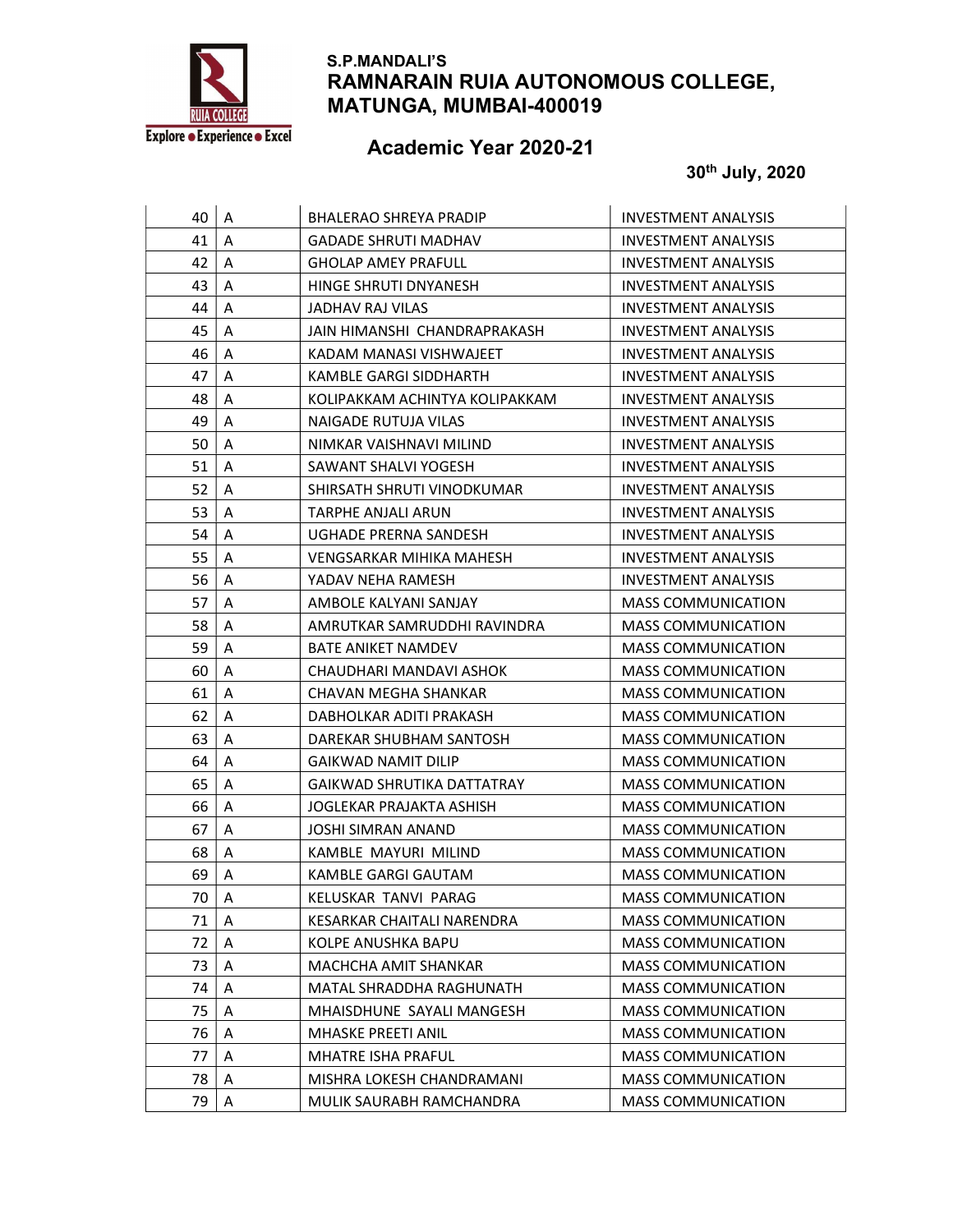

# Academic Year 2020-21

| 80  | A | PARAB HARDIK MILIND                 | <b>MASS COMMUNICATION</b>         |
|-----|---|-------------------------------------|-----------------------------------|
| 81  | Α | PAWAR ATHARVA KISHOR                | <b>MASS COMMUNICATION</b>         |
| 82  | Α | PIMPUTKAR SHAUNAK MORESHWAR         | <b>MASS COMMUNICATION</b>         |
| 83  | A | RAJURKAR AISHWARYA VIKRAM           | <b>MASS COMMUNICATION</b>         |
| 84  | Α | RANDERIA HETVI PRAKASH              | <b>MASS COMMUNICATION</b>         |
| 85  | A | SALVE ANUPREETA SATYAJEET           | <b>MASS COMMUNICATION</b>         |
| 86  | A | SANAP ANAND LAHU                    | <b>MASS COMMUNICATION</b>         |
| 87  | A | SANGLE SAKSHI DEEPAK                | <b>MASS COMMUNICATION</b>         |
| 88  | Α | SARWANKAR VAISHNAVI PRAVIN          | <b>MASS COMMUNICATION</b>         |
| 89  | Α | SAWANT MADHURA LAXMAN               | <b>MASS COMMUNICATION</b>         |
| 90  | A | SHAH DHARMIKA RAJESH                | <b>MASS COMMUNICATION</b>         |
| 91  | Α | SHETYE MANSI KIRAN                  | <b>MASS COMMUNICATION</b>         |
| 92  | A | SOLANKI BHAVI DHANRAJ               | <b>MASS COMMUNICATION</b>         |
| 93  | A | SUTAR JANHAVI SHASHIKANT            | <b>MASS COMMUNICATION</b>         |
| 94  | A | TAMBE AARYAN VIKAS                  | <b>MASS COMMUNICATION</b>         |
| 95  | A | THIK SAKSHI SANJAY                  | <b>MASS COMMUNICATION</b>         |
| 96  | Α | TOLE BHAVANA RAVINDRA               | <b>MASS COMMUNICATION</b>         |
| 97  | Α | TRIVEDI KRISHNA DAXESH              | <b>MASS COMMUNICATION</b>         |
| 98  | Α | WAGHMARE SAKSHI PRADEEP             | <b>MASS COMMUNICATION</b>         |
| 99  | A | WANI YATINDRA VIDYADHAR             | <b>MASS COMMUNICATION</b>         |
| 100 | A | YADAV SAURAV LAXMINARAYAN           | <b>MASS COMMUNICATION</b>         |
| 101 | B | <b>CHORGHE PRITI BALU</b>           | <b>GANDHIAN THOUGHT</b>           |
| 102 | B | <b>BAIG ZARIN ASGAR</b>             | INTRODUCTION TO JOURNALISM        |
| 103 | B | <b>BORDE DEEP DATTATRYA</b>         | INTRODUCTION TO JOURNALISM        |
| 104 | B | DALVI SAIRAJ MARUTI                 | INTRODUCTION TO JOURNALISM        |
| 105 | B | <b>GAVANDE SMITESH SHARAD</b>       | INTRODUCTION TO JOURNALISM        |
| 106 | В | SOLANKI SAKSHI MUKESH               | INTRODUCTION TO JOURNALISM        |
| 107 | B | TENDOLKAR RIYA PRASANNA             | INTRODUCTION TO JOURNALISM        |
| 108 | В | TIRPUDE ANAGHA AVINASH              | INTRODUCTION TO JOURNALISM        |
| 109 | B | YADAV AKANKSHA RAKESH               | <b>INTRODUCTION TO JOURNALISM</b> |
| 110 | B | ALSHI KRUTIKA SOMNATH               | <b>INVESTMENT ANALYSIS</b>        |
| 111 | В | <b>BARVE TANAYA JAIDEEP</b>         | <b>INVESTMENT ANALYSIS</b>        |
| 112 | В | BHATTACHARJEE PRIYANKA NIKHILANANDA | <b>INVESTMENT ANALYSIS</b>        |
| 113 | В | DESHMUKH SATWIKI PRASHANT           | <b>INVESTMENT ANALYSIS</b>        |
| 114 | В | DHOTRE SAYALI SANDESH               | <b>INVESTMENT ANALYSIS</b>        |
| 115 | В | <b>GHOTAVADEKAR VRUSHALI MILIND</b> | <b>INVESTMENT ANALYSIS</b>        |
| 116 | B | HARIA VIDHI HEMAL                   | <b>INVESTMENT ANALYSIS</b>        |
| 117 | В | HATKAR KANISHKA TUSHAR              | <b>INVESTMENT ANALYSIS</b>        |
| 118 | В | JADHAV MANASEE NARESH               | <b>INVESTMENT ANALYSIS</b>        |
| 119 | В | JADHAV RUTUJA VILAS                 | <b>INVESTMENT ANALYSIS</b>        |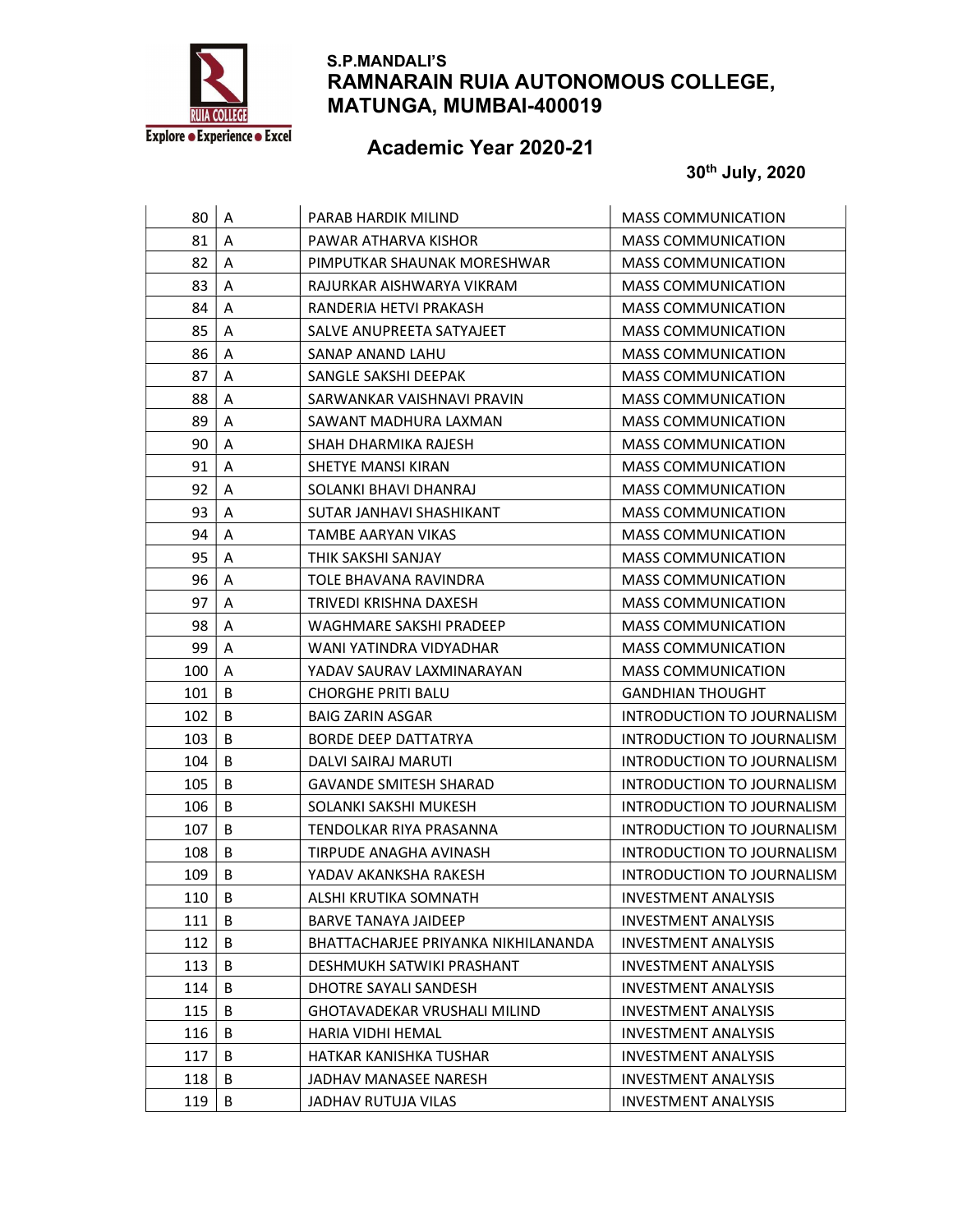

# Academic Year 2020-21

| 120 | B | JAIN SHAGUN NEELESH          | <b>INVESTMENT ANALYSIS</b> |
|-----|---|------------------------------|----------------------------|
| 121 | B | JAMBHALE BHAKTI ASHOK        | <b>INVESTMENT ANALYSIS</b> |
| 122 | B | <b>JOSHI SNEHAL MUKUND</b>   | <b>INVESTMENT ANALYSIS</b> |
| 123 | B | KAMATH KIRTHI RANGANATH      | <b>INVESTMENT ANALYSIS</b> |
| 124 | B | KAMBLE PAYAL SHANKARRAO      | <b>INVESTMENT ANALYSIS</b> |
| 125 | B | KAMBLI VEDANT SANJAY         | <b>INVESTMENT ANALYSIS</b> |
| 126 | B | KATKE SAKSHI GIRISH          | <b>INVESTMENT ANALYSIS</b> |
| 127 | B | KOKATE ANUSHKA SANJAY        | <b>INVESTMENT ANALYSIS</b> |
| 128 | B | KUMARI SHIKHA                | <b>INVESTMENT ANALYSIS</b> |
| 129 | B | LONDHE NEHA MILIND           | <b>INVESTMENT ANALYSIS</b> |
| 130 | B | MANE AARTI TATYASAHEB        | <b>INVESTMENT ANALYSIS</b> |
| 131 | B | <b>MANE GAYATRI PRADEEP</b>  | <b>INVESTMENT ANALYSIS</b> |
| 132 | B | MEENA ANKUR HUKAM SINGH      | <b>INVESTMENT ANALYSIS</b> |
| 133 | B | MENON ADITYA SUBASH          | INVESTMENT ANALYSIS        |
| 134 | B | MORE SWARANGI LAXMIKANT      | <b>INVESTMENT ANALYSIS</b> |
| 135 | B | NAIKWADI ISHAN RAJJAK        | <b>INVESTMENT ANALYSIS</b> |
| 136 | B | NATEKAR MANAS MANDAR         | <b>INVESTMENT ANALYSIS</b> |
| 137 | B | <b>NIKITA</b>                | <b>INVESTMENT ANALYSIS</b> |
| 138 | B | PARKHE GARGI SHREEPAD        | <b>INVESTMENT ANALYSIS</b> |
| 139 | B | PETHE SAKSHI SHAILESH        | <b>INVESTMENT ANALYSIS</b> |
| 140 | B | PILWANKAR YADNESH SACHIN     | INVESTMENT ANALYSIS        |
| 141 | B | PORWAL SHLLOK SANDIIP        | <b>INVESTMENT ANALYSIS</b> |
| 142 | B | PUROHIT SHIRIN GUNESH        | <b>INVESTMENT ANALYSIS</b> |
| 143 | B | RAGHURAM MANASI              | <b>INVESTMENT ANALYSIS</b> |
| 144 | B | SARFARE SURABHI ASHISH       | <b>INVESTMENT ANALYSIS</b> |
| 145 | B | SATRA RIA HASMUKH            | <b>INVESTMENT ANALYSIS</b> |
| 146 | B | SAVLA RUTVI NAVIN            | <b>INVESTMENT ANALYSIS</b> |
| 147 | B | SAVTIRKAR SHEJAL SHASHIKANT  | INVESTMENT ANALYSIS        |
| 148 | B | SAWANT MADHURA SATISH        | <b>INVESTMENT ANALYSIS</b> |
| 149 | B | SAWANT SUPRIYA DIGAMBAR      | <b>INVESTMENT ANALYSIS</b> |
| 150 | B | SHARMA VIJAY RAJOTIYA        | <b>INVESTMENT ANALYSIS</b> |
| 151 | В | SHINDE MRUNAL TATYASAHEB     | <b>INVESTMENT ANALYSIS</b> |
| 152 | В | SHUKLA RIYA RAJESH           | <b>INVESTMENT ANALYSIS</b> |
| 153 | В | SINGH MAITRI VIKRAM          | <b>INVESTMENT ANALYSIS</b> |
| 154 | В | SURESH SWASTHIKA SURESH      | <b>INVESTMENT ANALYSIS</b> |
| 155 | В | THITE ISHAN UDAYAN           | <b>INVESTMENT ANALYSIS</b> |
| 156 | B | TUPE ARYA SANJAY             | <b>INVESTMENT ANALYSIS</b> |
| 157 | В | <b>VADNERE VIHAAN SACHIN</b> | <b>INVESTMENT ANALYSIS</b> |
| 158 | B | VAGAL HARSH VIVEK            | <b>INVESTMENT ANALYSIS</b> |
| 159 | B | ZAMRE REWA SANDEEP           | <b>INVESTMENT ANALYSIS</b> |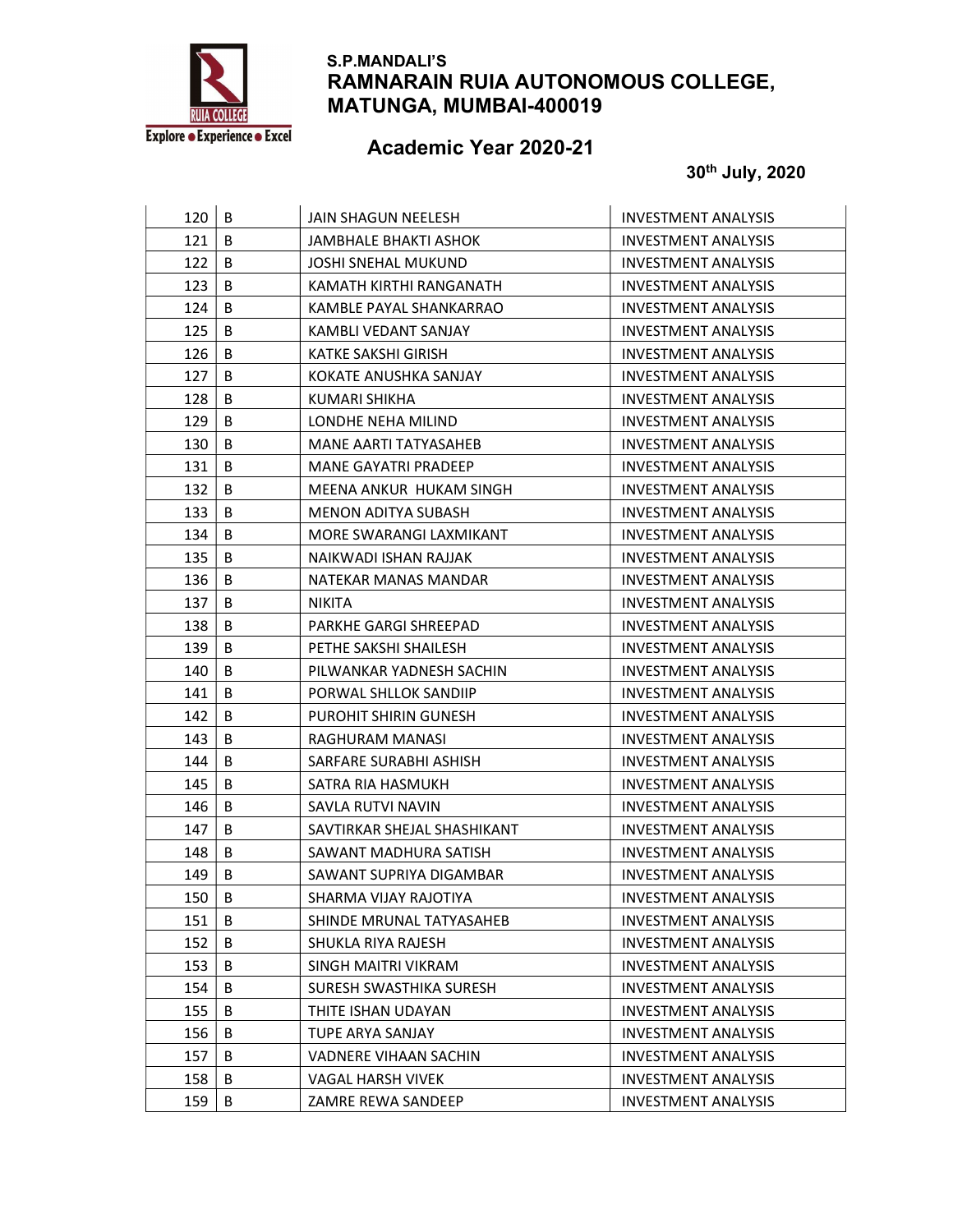

# Academic Year 2020-21

| 160 | B            | ZOTA AAYUSHI HARSHAD             | <b>INVESTMENT ANALYSIS</b>        |
|-----|--------------|----------------------------------|-----------------------------------|
| 161 | B            | AMARE PRIYANSHU DINESH           | <b>MASS COMMUNICATION</b>         |
| 162 | B            | <b>BAPAT SALONI ASHISH</b>       | <b>MASS COMMUNICATION</b>         |
| 163 | B            | CHURY ISHANI RAJESH              | <b>MASS COMMUNICATION</b>         |
| 164 | B            | <b>GOSAVI TRUPTI PURUSHOTTAM</b> | <b>MASS COMMUNICATION</b>         |
| 165 | B            | <b>GUPTA ISHANK GUPTA</b>        | <b>MASS COMMUNICATION</b>         |
| 166 | B            | JADHAV APURVA MAHESH             | <b>MASS COMMUNICATION</b>         |
| 167 | B            | JAISWAR SANJEET RAMJAN           | <b>MASS COMMUNICATION</b>         |
| 168 | B            | <b>KADAM ROHIT DILIP</b>         | <b>MASS COMMUNICATION</b>         |
| 169 | B            | KULKARNI NUPOOR MANISH           | <b>MASS COMMUNICATION</b>         |
| 170 | B            | MESHRAM CHIRAYU MRINAL           | <b>MASS COMMUNICATION</b>         |
| 171 | B            | MHATRE KRUTIKA MANOJ             | <b>MASS COMMUNICATION</b>         |
| 172 | B            | NIRULKAR VEDANTI NARENDRA        | <b>MASS COMMUNICATION</b>         |
| 173 | B            | PARMAR KUNJAL MANOJ              | <b>MASS COMMUNICATION</b>         |
| 174 | B            | PATIL JANAKI SIDDHARTH           | <b>MASS COMMUNICATION</b>         |
| 175 | B            | PAWAR OMKAR ASHOK                | <b>MASS COMMUNICATION</b>         |
| 176 | B            | SAWANT RUTUJA VISHWANATH         | <b>MASS COMMUNICATION</b>         |
| 177 | B            | VAGE SAKSHI BHASKAR              | <b>MASS COMMUNICATION</b>         |
| 178 | $\mathsf{C}$ | AJAGARE SHREEYA VIJAYANAND       | INTRODUCTION TO JOURNALISM        |
| 179 | C            | <b>BHAGAT KRUSHA HIMANSHU</b>    | <b>INTRODUCTION TO JOURNALISM</b> |
| 180 | C            | BHUTADA APEKSHA ANIL             | INTRODUCTION TO JOURNALISM        |
| 181 | C            | <b>BORLE MANASI MANGESH</b>      | INTRODUCTION TO JOURNALISM        |
| 182 | $\mathsf{C}$ | <b>BOSE MISMI BISWAJIT</b>       | INTRODUCTION TO JOURNALISM        |
| 183 | С            | CHAVAN SIDDHI JAIDEEP            | INTRODUCTION TO JOURNALISM        |
| 184 | C            | DABHOLKAR RUCHI RAJENDRA         | INTRODUCTION TO JOURNALISM        |
| 185 | $\mathsf C$  | DESHPANDE AARYA SUNIL            | INTRODUCTION TO JOURNALISM        |
| 186 | C            | DHAVADE SIMRAN SANJAY            | INTRODUCTION TO JOURNALISM        |
| 187 | $\mathsf{C}$ | DHUMALE MANASI JITENDRA          | INTRODUCTION TO JOURNALISM        |
| 188 | C            | DICHAVALKAR HARSHALI DEVRAJ      | INTRODUCTION TO JOURNALISM        |
| 189 | $\mathsf{C}$ | DONEKAR PRANALI DHANRAJ          | INTRODUCTION TO JOURNALISM        |
| 190 | $\mathsf C$  | DURGE TANAYA VIRENDRA            | INTRODUCTION TO JOURNALISM        |
| 191 | $\mathsf C$  | <b>GAIKAR RUTVI SHAILENDRA</b>   | INTRODUCTION TO JOURNALISM        |
| 192 | $\mathsf C$  | GAIKWAD SAMARTH RAJENDRA         | INTRODUCTION TO JOURNALISM        |
| 193 | $\mathsf C$  | GAIKWAD YASH DEVRAM              | <b>INTRODUCTION TO JOURNALISM</b> |
| 194 | $\mathsf C$  | <b>GAMARE HARSHITA DINESH</b>    | INTRODUCTION TO JOURNALISM        |
| 195 | $\mathsf{C}$ | <b>GAVHANE HARSHITA BALU</b>     | <b>INTRODUCTION TO JOURNALISM</b> |
| 196 | $\mathsf C$  | HARALKAR ADITI SACHIN            | INTRODUCTION TO JOURNALISM        |
| 197 | C            | <b>HARHARE SURBHI GIRISH</b>     | INTRODUCTION TO JOURNALISM        |
| 198 | $\mathsf C$  | HARNE RUCHIKA NITIN              | INTRODUCTION TO JOURNALISM        |
| 199 | $\mathsf C$  | JADHAV AARUSHI YOGESH            | INTRODUCTION TO JOURNALISM        |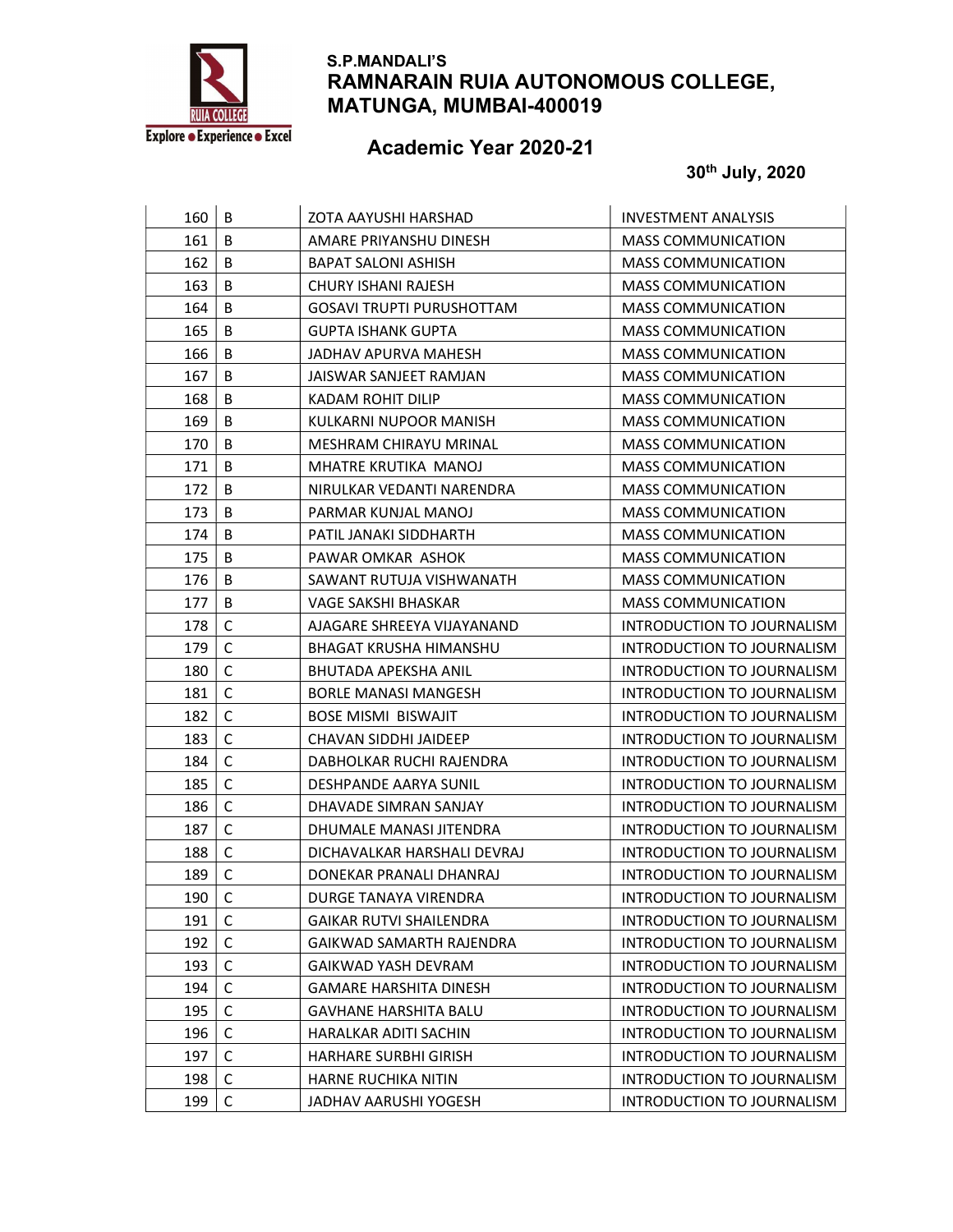

# Academic Year 2020-21

| 200 | C            | JADHAV PRAJAKTA GANESH          | INTRODUCTION TO JOURNALISM        |
|-----|--------------|---------------------------------|-----------------------------------|
| 201 | $\mathsf C$  | JAWALE YAMINI SUNIL             | INTRODUCTION TO JOURNALISM        |
| 202 | $\mathsf{C}$ | JONNALAGEDDA LAYASREE VENUGOPAL | INTRODUCTION TO JOURNALISM        |
| 203 | $\mathsf C$  | <b>JOSHI AMRUTA NARENDRA</b>    | INTRODUCTION TO JOURNALISM        |
| 204 | $\mathsf{C}$ | JOSHI RADNYEE UMESH             | INTRODUCTION TO JOURNALISM        |
| 205 | C            | KAMBLE ISHWARI RAM              | INTRODUCTION TO JOURNALISM        |
| 206 | $\mathsf{C}$ | KAMBLE SAMRUDDHI ARVIND         | INTRODUCTION TO JOURNALISM        |
| 207 | C            | KAMERKAR SHREYA NANDKISHORE     | INTRODUCTION TO JOURNALISM        |
| 208 | $\mathsf C$  | KENKARE SHREYA PARAG            | INTRODUCTION TO JOURNALISM        |
| 209 | $\mathsf{C}$ | KHARADE SHRUTI CHETAN           | INTRODUCTION TO JOURNALISM        |
| 210 | $\mathsf{C}$ | KHOBRAGADE MUGDHA AXAY          | INTRODUCTION TO JOURNALISM        |
| 211 | $\mathsf{C}$ | KOLVEKAR RIA REVANNATH          | INTRODUCTION TO JOURNALISM        |
| 212 | $\mathsf C$  | KOTHAWADE VAIDEHI MANOJ         | INTRODUCTION TO JOURNALISM        |
| 213 | $\mathsf{C}$ | KULKARNI GAURI NITIN            | INTRODUCTION TO JOURNALISM        |
| 214 | C            | LIMBANI DHARMI BIPIN            | INTRODUCTION TO JOURNALISM        |
| 215 | $\mathsf C$  | MAJAREKAR SAMPRADNYA HARSHAD    | <b>INTRODUCTION TO JOURNALISM</b> |
| 216 | $\mathsf C$  | <b>MANE TANMAY NITIN</b>        | INTRODUCTION TO JOURNALISM        |
| 217 | $\mathsf C$  | <b>MANIK NINAD GHANSHYAM</b>    | INTRODUCTION TO JOURNALISM        |
| 218 | $\mathsf C$  | MEDHEKAR HARSHA RAMESH          | INTRODUCTION TO JOURNALISM        |
| 219 | $\mathsf C$  | MHATRE CHARUTA ABHIJEET         | INTRODUCTION TO JOURNALISM        |
| 220 | $\mathsf{C}$ | MISTRY DIVYA NAINESH            | INTRODUCTION TO JOURNALISM        |
| 221 | C            | MITHBAVKAR SANSKRUTI SURYAKANT  | INTRODUCTION TO JOURNALISM        |
| 222 | $\mathsf C$  | <b>NAIK JANHAVI GANESH</b>      | INTRODUCTION TO JOURNALISM        |
| 223 | $\mathsf{C}$ | <b>NAIR SHRUTI SHRIKUMAR</b>    | INTRODUCTION TO JOURNALISM        |
| 224 | $\mathsf C$  | NARVEKAR RIYA VIVEK             | INTRODUCTION TO JOURNALISM        |
| 225 | $\mathsf C$  | NATU SARA YOGESH                | INTRODUCTION TO JOURNALISM        |
| 226 | $\mathsf{C}$ | PADALKAR SHAMBHAVI DASHARATH    | INTRODUCTION TO JOURNALISM        |
| 227 | $\mathsf{C}$ | PADGHAWALA AMATULLAH SHABBIR    | INTRODUCTION TO JOURNALISM        |
| 228 | C            | PATANKAR BHAGYASHRI PUSHPAKANT  | <b>INTRODUCTION TO JOURNALISM</b> |
| 229 | $\mathsf C$  | PATEL JAMUNA SHANTILAL          | <b>INTRODUCTION TO JOURNALISM</b> |
| 230 | $\mathsf{C}$ | PATHAN AYESHA YAKUB             | INTRODUCTION TO JOURNALISM        |
| 231 | $\mathsf C$  | PATIL GARGIE UMESH              | INTRODUCTION TO JOURNALISM        |
| 232 | $\mathsf C$  | SAWANT NISHITA TUSHAR           | <b>INTRODUCTION TO JOURNALISM</b> |
| 233 | $\mathsf C$  | SAWANT SAMRUDDHI SUDAS          | <b>INTRODUCTION TO JOURNALISM</b> |
| 234 | $\mathsf C$  | SAWANT VEDIKA MAHENDRA          | <b>INTRODUCTION TO JOURNALISM</b> |
| 235 | C            | SHAHAKAR DIKSHA VIJAY           | INTRODUCTION TO JOURNALISM        |
| 236 | $\mathsf C$  | SHASTRI SURABHI SACHIN          | INTRODUCTION TO JOURNALISM        |
| 237 | $\mathsf C$  | SHELAVALE SAKSHI JAYWANT        | <b>INTRODUCTION TO JOURNALISM</b> |
| 238 | $\mathsf C$  | TALE AKSHATA PRAMOD             | INTRODUCTION TO JOURNALISM        |
| 239 | $\mathsf C$  | THAKUR SANIKA PRASAD            | INTRODUCTION TO JOURNALISM        |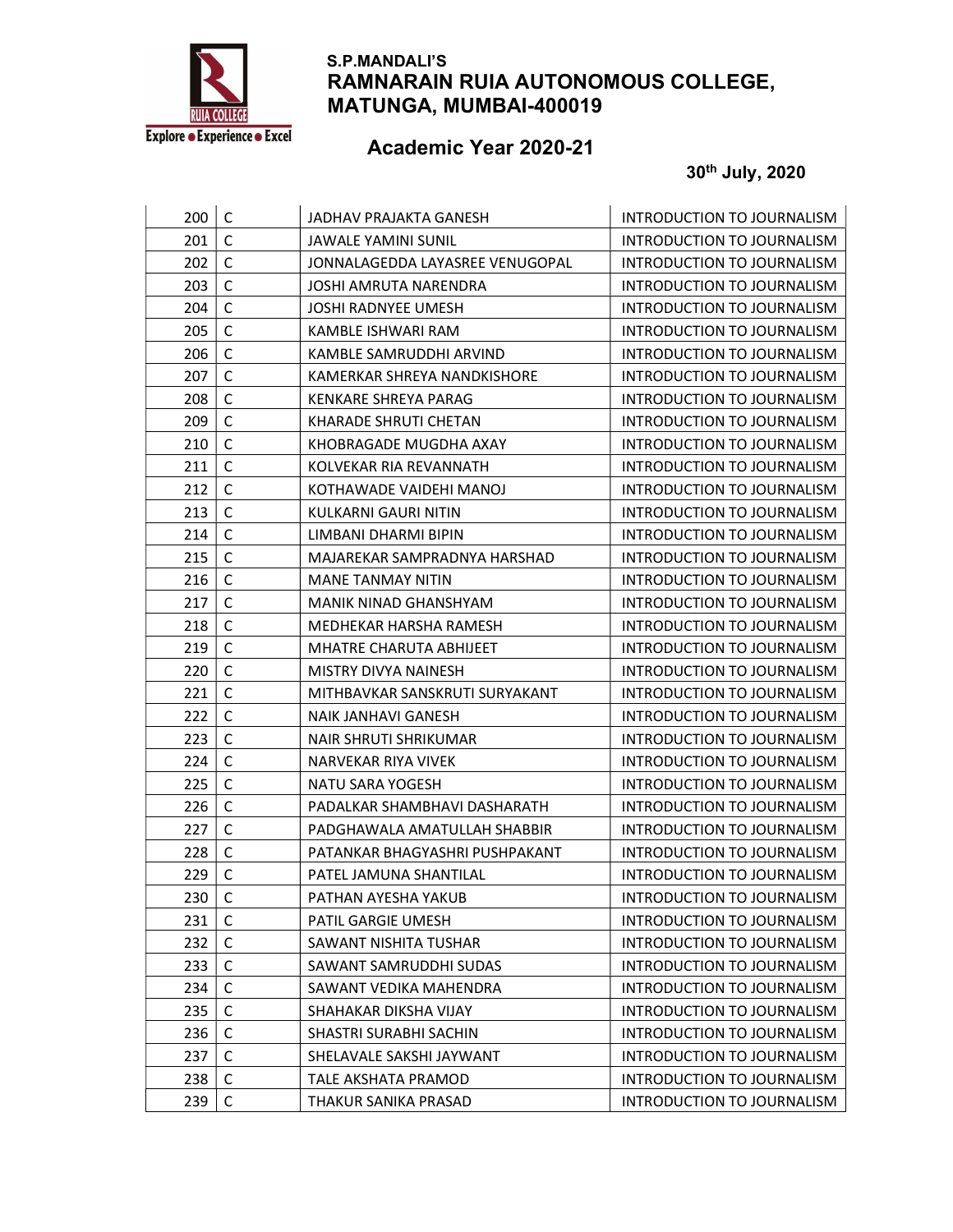

# Academic Year 2020-21

| 240 | C            | THANEKAR DARSHANA VISHWAJIT      | INTRODUCTION TO JOURNALISM |
|-----|--------------|----------------------------------|----------------------------|
| 241 | $\mathsf C$  | VAZE PRACHI MAHESH               | INTRODUCTION TO JOURNALISM |
| 242 | C            | <b>BHAGWAT JUI MAKARAND</b>      | <b>INVESTMENT ANALYSIS</b> |
| 243 | $\mathsf C$  | CHAVAN SAKSHI SUSHANT            | <b>INVESTMENT ANALYSIS</b> |
| 244 | $\mathsf{C}$ | PALEKAR NISHITA SACHIN           | <b>INVESTMENT ANALYSIS</b> |
| 245 | C            | SINGHI KASHISH MANAV             | <b>INVESTMENT ANALYSIS</b> |
| 246 | $\mathsf{C}$ | YERAM DIVYA HARISHCHANDRA        | INVESTMENT ANALYSIS        |
| 247 | C            | <b>GAWADE PREETI PARSHURAM</b>   | <b>MASS COMMUNICATION</b>  |
| 248 | C            | AMRUTE AARYA SACHIN              | <b>MASS COMMUNICATION</b>  |
| 249 | $\mathsf{C}$ | AVACHITE SIMRAN ATMARAM          | <b>MASS COMMUNICATION</b>  |
| 250 | C            | AWASTHI UNNATI RAJENDRA          | <b>MASS COMMUNICATION</b>  |
| 251 | $\mathsf{C}$ | BAPAT TANVI MANOJ                | <b>MASS COMMUNICATION</b>  |
| 252 | C            | BHAGAT DHANASHREE PRALHAD        | <b>MASS COMMUNICATION</b>  |
| 253 | $\mathsf{C}$ | BHAGAT HARSHITA GANESH           | <b>MASS COMMUNICATION</b>  |
| 254 | С            | BHAT SHRADDHA UMESH              | <b>MASS COMMUNICATION</b>  |
| 255 | C            | BIVALKAR AKSHATA SANJAY          | <b>MASS COMMUNICATION</b>  |
| 256 | C            | BIVALKAR PRATHAMESH CHINTAMANI   | <b>MASS COMMUNICATION</b>  |
| 257 | $\mathsf C$  | <b>BODAS MRUGA NINAD</b>         | <b>MASS COMMUNICATION</b>  |
| 258 | $\mathsf{C}$ | CHAWLA IRAA PAWAN                | <b>MASS COMMUNICATION</b>  |
| 259 | C            | DAMLE MUDRA RAHUL                | <b>MASS COMMUNICATION</b>  |
| 260 | C            | DEDHIA LABDHI CHANDRESH          | <b>MASS COMMUNICATION</b>  |
| 261 | С            | DIGHE VAISHNAVI TUSHAR           | <b>MASS COMMUNICATION</b>  |
| 262 | C            | DODE DIVYA SANJAY                | <b>MASS COMMUNICATION</b>  |
| 263 | $\mathsf{C}$ | DOLAS POOJA GANESH               | <b>MASS COMMUNICATION</b>  |
| 264 | $\mathsf C$  | D'SOUZA GAYLE KRISTEN            | <b>MASS COMMUNICATION</b>  |
| 265 | $\mathsf C$  | <b>GAVARE AMULYA PRAVINKUMAR</b> | <b>MASS COMMUNICATION</b>  |
| 266 | C            | <b>GHAISAS RENUKA KISHOR</b>     | <b>MASS COMMUNICATION</b>  |
| 267 | $\mathsf{C}$ | <b>GHAYWAT DHANSHREE ANIL</b>    | <b>MASS COMMUNICATION</b>  |
| 268 | C            | IRDE PRATIKSHA PRAKASH           | <b>MASS COMMUNICATION</b>  |
| 269 | $\mathsf C$  | JATHAR KSHIPRA SATISH            | <b>MASS COMMUNICATION</b>  |
| 270 | $\mathsf{C}$ | JATHAR SAMRUDDHI RAMAKANT        | <b>MASS COMMUNICATION</b>  |
| 271 | C            | KADREKAR DISHA HEMANT            | <b>MASS COMMUNICATION</b>  |
| 272 | $\mathsf C$  | <b>KAMBLE ARPITA VITTHAL</b>     | <b>MASS COMMUNICATION</b>  |
| 273 | C            | KARANDIKAR GARGI AMARENDRA       | <b>MASS COMMUNICATION</b>  |
| 274 | $\mathsf C$  | KHANDARE PANINI RAMAN            | <b>MASS COMMUNICATION</b>  |
| 275 | С            | KORDE SHRAVNI SACHIN             | <b>MASS COMMUNICATION</b>  |
| 276 | $\mathsf C$  | KOTHARI KRISHA NILESH            | <b>MASS COMMUNICATION</b>  |
| 277 | $\mathsf C$  | KULKARNI ARJITA JITENDRA         | <b>MASS COMMUNICATION</b>  |
| 278 | $\mathsf C$  | LAD GUNADNYA ARUN                | <b>MASS COMMUNICATION</b>  |
| 279 | C            | MADAVI CHETANA INDRAPRAKASH      | <b>MASS COMMUNICATION</b>  |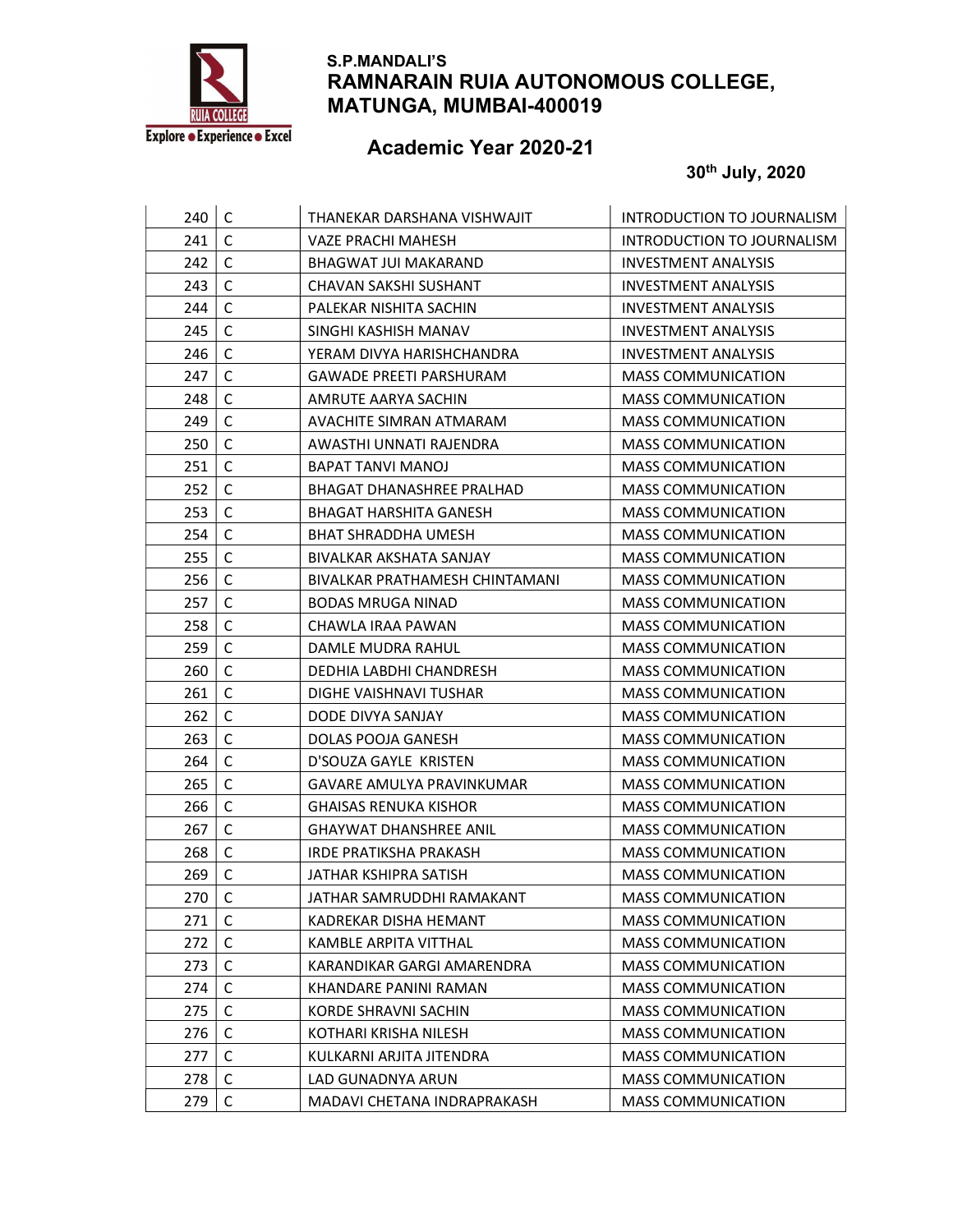

# Academic Year 2020-21

| 280 | C            | <b>MANE PRAGATI ANAND</b>     | <b>MASS COMMUNICATION</b> |
|-----|--------------|-------------------------------|---------------------------|
| 281 | C            | <b>MISTRY BEENA MOHAN</b>     | <b>MASS COMMUNICATION</b> |
| 282 | C            | <b>NAIR SAUMYA SURESH</b>     | <b>MASS COMMUNICATION</b> |
| 283 | C            | NATARAJ ADITYA                | <b>MASS COMMUNICATION</b> |
| 284 | C            | PAREKH ADITI NILESH           | <b>MASS COMMUNICATION</b> |
| 285 | C            | PAREKH DISHA VISWAS           | <b>MASS COMMUNICATION</b> |
| 286 | $\mathsf{C}$ | PENDSE SAVNI MOHAN            | <b>MASS COMMUNICATION</b> |
| 287 | C            | PEWEKAR ESHA SUBODH           | <b>MASS COMMUNICATION</b> |
| 288 | C            | PHATAK ARYA ASHOK             | <b>MASS COMMUNICATION</b> |
| 289 | $\mathsf{C}$ | POTDAR NIKITA JAIDEEP         | <b>MASS COMMUNICATION</b> |
| 290 | C            | PRASAD KIRTIKA                | <b>MASS COMMUNICATION</b> |
| 291 | C            | SALUNKHE KIRAN PRAKASH        | <b>MASS COMMUNICATION</b> |
| 292 | C            | SALVE AKANKSHA RAJESH         | <b>MASS COMMUNICATION</b> |
| 293 | $\mathsf{C}$ | SALVEKAR RASHMI ASHUTOSH      | <b>MASS COMMUNICATION</b> |
| 294 | C            | SARDESAI ADITI SUKHADA        | <b>MASS COMMUNICATION</b> |
| 295 | C            | SAWANT DURVA DINKAR           | <b>MASS COMMUNICATION</b> |
| 296 | $\mathsf C$  | SHAH DHWANI KIRAN             | <b>MASS COMMUNICATION</b> |
| 297 | $\mathsf C$  | SHAH SAUMYA SAMIR             | <b>MASS COMMUNICATION</b> |
| 298 | $\mathsf{C}$ | TAMBE SAKSHI ANIL             | <b>MASS COMMUNICATION</b> |
| 299 | C            | TAMHANEKAR PRADNYA UTTAM      | <b>MASS COMMUNICATION</b> |
| 300 | C            | THAKUR SAYALI VILAS           | <b>MASS COMMUNICATION</b> |
| 301 | C            | TOSHNIWAL SIDDHI PRASHANT     | <b>MASS COMMUNICATION</b> |
| 302 | C            | VARAIYA DHRUVI MALAY          | <b>MASS COMMUNICATION</b> |
| 303 | C            | <b>WAKODE GAURAV RAJENDRA</b> | <b>MASS COMMUNICATION</b> |
| 304 | C            | WALANJ VAIBHAVI SUDHIR        | <b>MASS COMMUNICATION</b> |
| 305 | D            | ANKALGI ROHINI MADIWALPPA     | <b>GANDHIAN THOUGHT</b>   |
| 306 | D            | <b>BAGATE SHALINI RAMRAO</b>  | <b>GANDHIAN THOUGHT</b>   |
| 307 | D            | <b>BALLAL TEJAL RAJESH</b>    | <b>GANDHIAN THOUGHT</b>   |
| 308 | D            | <b>BANSODE ASHWIN PRAKASH</b> | <b>GANDHIAN THOUGHT</b>   |
| 309 | D            | <b>BHABAD VISHNU DINKAR</b>   | <b>GANDHIAN THOUGHT</b>   |
| 310 | D            | <b>BHAGIT PRAVIN KISAN</b>    | <b>GANDHIAN THOUGHT</b>   |
| 311 | D            | <b>BHAIGADE MEGHA RATNA</b>   | <b>GANDHIAN THOUGHT</b>   |
| 312 | D            | BHALERAO SEJAL JANARDAN       | <b>GANDHIAN THOUGHT</b>   |
| 313 | D            | <b>BHATT ROHIT HEMANT</b>     | <b>GANDHIAN THOUGHT</b>   |
| 314 | D            | <b>BHAWARI SAGAR PRAKASH</b>  | <b>GANDHIAN THOUGHT</b>   |
| 315 | D            | BHOR DAKSHATA DHARMARAJ       | <b>GANDHIAN THOUGHT</b>   |
| 316 | D            | <b>BHOSALE ANIKET TANAJI</b>  | <b>GANDHIAN THOUGHT</b>   |
| 317 | D            | BHOSALE JAYASHREE SANJAY      | <b>GANDHIAN THOUGHT</b>   |
| 318 | D            | <b>BHUJBAL PRAMOD PRASAD</b>  | <b>GANDHIAN THOUGHT</b>   |
| 319 | D            | CHAVAN SANKET ADHIKRAO        | <b>GANDHIAN THOUGHT</b>   |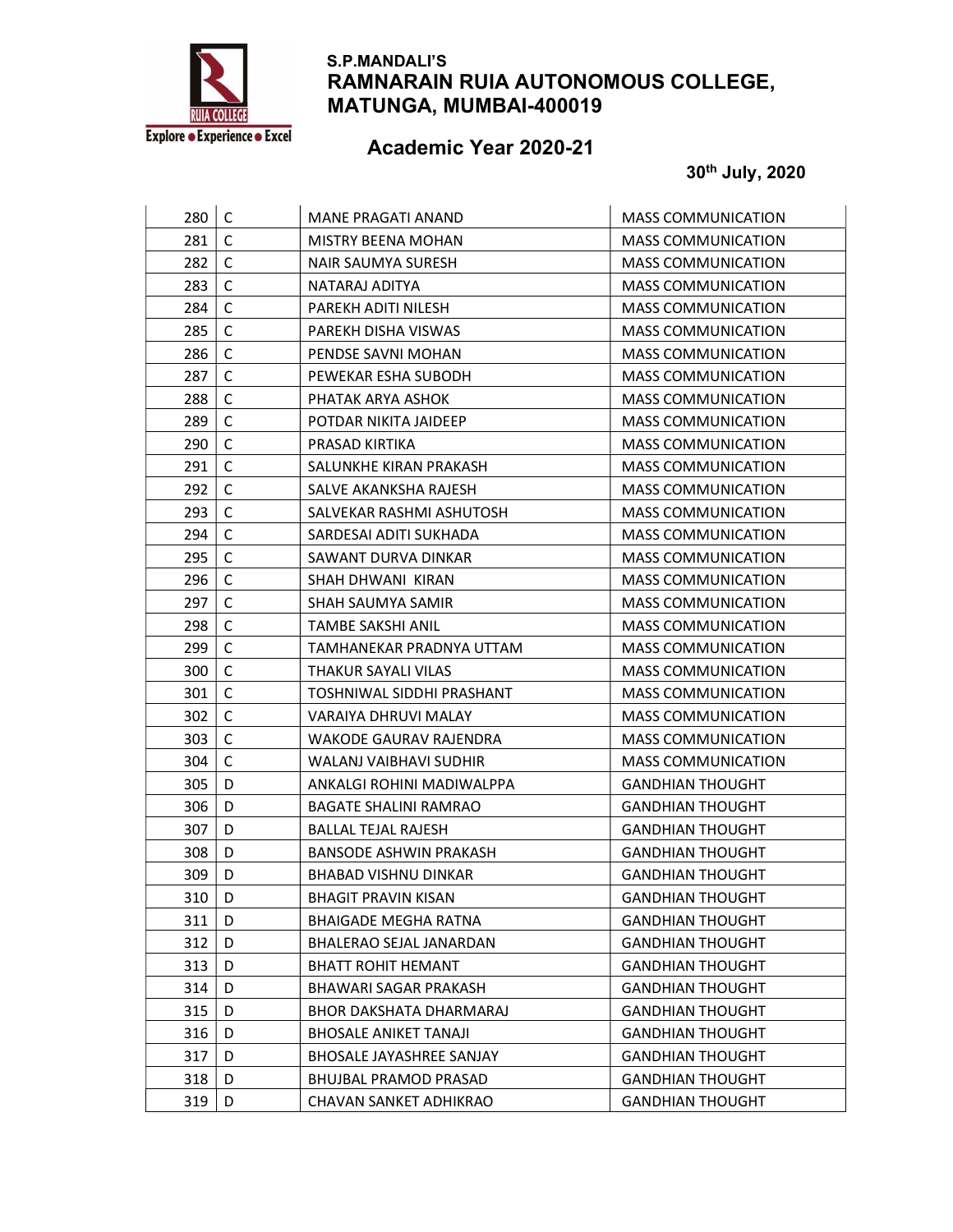

# Academic Year 2020-21

| 320 | D | DARPE PRATHAMESH ANANT           | <b>GANDHIAN THOUGHT</b> |
|-----|---|----------------------------------|-------------------------|
| 321 | D | DHUMALE SHWETA DURGADAS          | <b>GANDHIAN THOUGHT</b> |
| 322 | D | DOLAS SHUBHAM YASHVANT           | <b>GANDHIAN THOUGHT</b> |
| 323 | D | GAIKWAD RAJU DEEPAK              | <b>GANDHIAN THOUGHT</b> |
| 324 | D | GAIKWAD RONIT DNYANESHWAR        | GANDHIAN THOUGHT        |
| 325 | D | <b>GIRASE ANANDSING THANSING</b> | <b>GANDHIAN THOUGHT</b> |
| 326 | D | <b>GORAD SEEMA MADHUKAR</b>      | <b>GANDHIAN THOUGHT</b> |
| 327 | D | GOWARI SUDARSHAN CHANDRAKANT     | <b>GANDHIAN THOUGHT</b> |
| 328 | D | <b>GULING RAJ DATTA</b>          | <b>GANDHIAN THOUGHT</b> |
| 329 | D | <b>HOGADE VRUSHALI RAJU</b>      | <b>GANDHIAN THOUGHT</b> |
| 330 | D | <b>INKAR SNEHA JALINDER</b>      | <b>GANDHIAN THOUGHT</b> |
| 331 | D | <b>JADHAV GAURI SHRIKANT</b>     | <b>GANDHIAN THOUGHT</b> |
| 332 | D | JADHAV PRATHAMESH PRABHAKAR      | <b>GANDHIAN THOUGHT</b> |
| 333 | D | JADHAV PRAVIN KISAN              | <b>GANDHIAN THOUGHT</b> |
| 334 | D | JADHAV SHUBHAM CHANDRAKANT       | GANDHIAN THOUGHT        |
| 335 | D | JAGTAP YUVRAJ SUDAM              | <b>GANDHIAN THOUGHT</b> |
| 336 | D | KADAM AKANSHA RAM                | <b>GANDHIAN THOUGHT</b> |
| 337 | D | KADAM ROHAN RAVINDRA             | <b>GANDHIAN THOUGHT</b> |
| 338 | D | KADAM ROSHANI RAVINDRA           | <b>GANDHIAN THOUGHT</b> |
| 339 | D | <b>KALE SAHIL VIJAY</b>          | <b>GANDHIAN THOUGHT</b> |
| 340 | D | KALE SHUBHAM VIJAY               | GANDHIAN THOUGHT        |
| 341 | D | KALVEKATKAR MACHHINDRA LAXMAN    | <b>GANDHIAN THOUGHT</b> |
| 342 | D | KAMBLE SHWETA ASHOK              | <b>GANDHIAN THOUGHT</b> |
| 343 | D | KAMBLE BABASAHEB SURESH          | <b>GANDHIAN THOUGHT</b> |
| 344 | D | KAMBLE DARSHANA NITIN            | <b>GANDHIAN THOUGHT</b> |
| 345 | D | KAMBLE NIKHIL SAMBHAJI           | <b>GANDHIAN THOUGHT</b> |
| 346 | D | KAMBLE RUTIK SUNIL               | <b>GANDHIAN THOUGHT</b> |
| 347 | D | KAMBLE RUTUJA DILIP              | <b>GANDHIAN THOUGHT</b> |
| 348 | D | KAMBLE TEJASWINI DEEPAK          | <b>GANDHIAN THOUGHT</b> |
| 349 | D | KANGANE DIVYA DEEPAK             | <b>GANDHIAN THOUGHT</b> |
| 350 | D | KAUSTUBH JAYESH AJAY KUMAR       | GANDHIAN THOUGHT        |
| 351 | D | KHAIRE MAYURESH PRABHAKAR        | <b>GANDHIAN THOUGHT</b> |
| 352 | D | KHANDAGALE VIPUL VINAYAK         | <b>GANDHIAN THOUGHT</b> |
| 353 | D | KHETALE PRANAV VIJAY             | <b>GANDHIAN THOUGHT</b> |
| 354 | D | KOLI YOGESH SHANTARAM            | <b>GANDHIAN THOUGHT</b> |
| 355 | D | KUNCHIKORVE PREM NARSAPPA        | GANDHIAN THOUGHT        |
| 356 | D | LAD YOGITA DEEPAK                | <b>GANDHIAN THOUGHT</b> |
| 357 | D | LALE SHUBHANGI BANDU             | <b>GANDHIAN THOUGHT</b> |
| 358 | D | LOKHANDE MRUNALI RAHUL           | <b>GANDHIAN THOUGHT</b> |
| 359 | D | MAHALE SHUBHAM MEGHSHAM          | <b>GANDHIAN THOUGHT</b> |